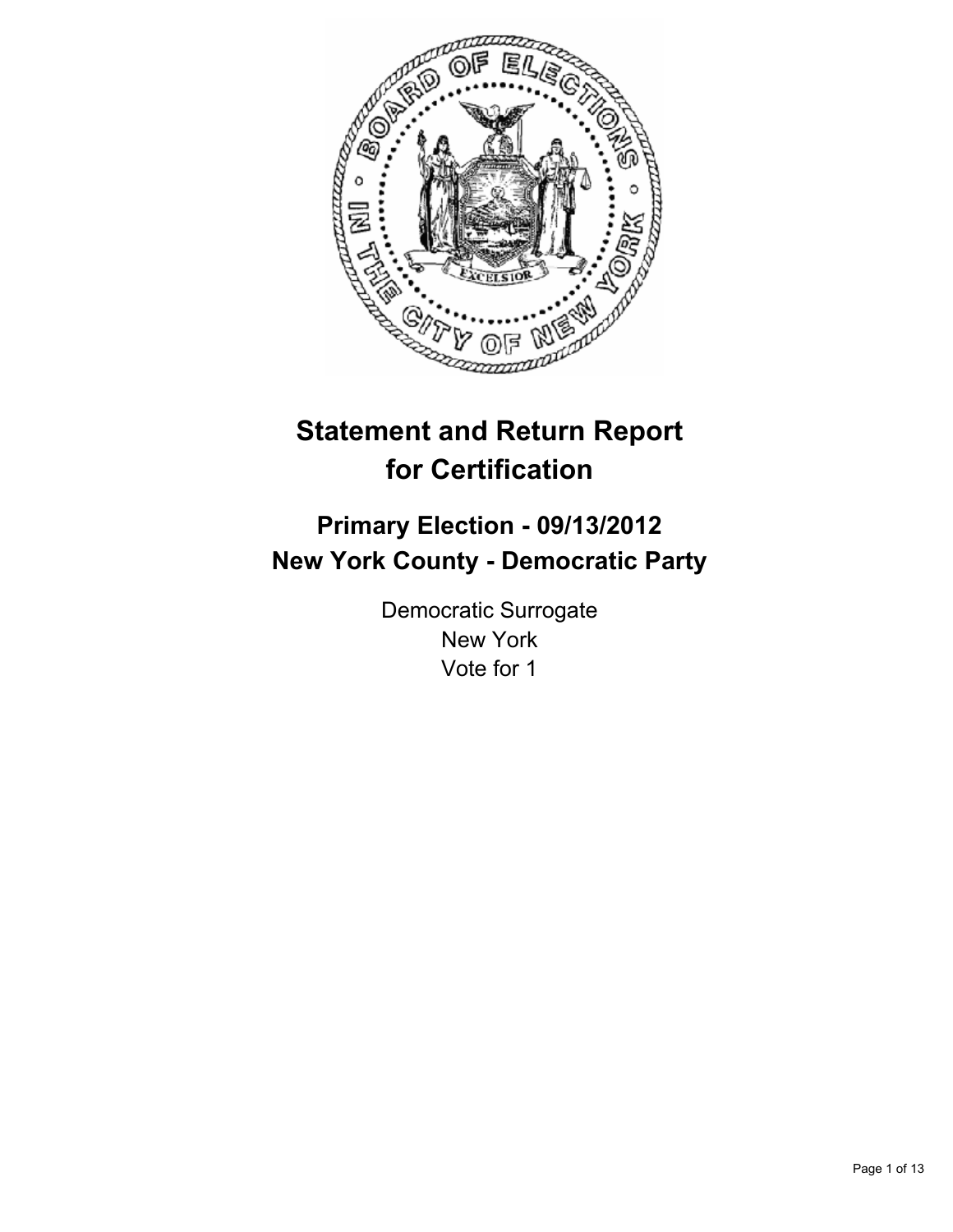

| PUBLIC COUNTER                                           | 2,562          |
|----------------------------------------------------------|----------------|
| <b>EMERGENCY</b>                                         | 0              |
| ABSENTEE/MILITARY                                        | 108            |
| <b>FEDERAL</b>                                           | 0              |
| <b>SPECIAL PRESIDENTIAL</b>                              | 0              |
| <b>AFFIDAVIT</b>                                         | 28             |
| <b>Total Ballots</b>                                     | 2,698          |
| Less - Inapplicable Federal/Special Presidential Ballots | 0              |
| <b>Total Applicable Ballots</b>                          | 2,698          |
| <b>RITA MELLA</b>                                        | 1,444          |
| <b>BARBARA JAFFE</b>                                     | 1,200          |
| ABE LEVY (WRITE-IN)                                      | 1              |
| ADRIANO ESPAILLAT (WRITE-IN)                             | 1              |
| <b>BARRY MULLIN (WRITE-IN)</b>                           | 1              |
| BRAD HOYLMAN (WRITE-IN)                                  | $\mathbf{1}$   |
| EDMUND C. BURNS (WRITE-IN)                               | 1              |
| GLORIA BROWNE-MARSHALL (WRITE-IN)                        | $\overline{2}$ |
| <b>JESSICA LORSEN (WRITE-IN)</b>                         | $\mathbf{1}$   |
| JOHN LU (WRITE-IN)                                       | $\overline{2}$ |
| KAREN BURLSEIN (WRITE-IN)                                | $\mathbf{1}$   |
| KYLE CARRARA (WRITE-IN)                                  | 1              |
| LEE BERMAN (WRITE-IN)                                    | $\mathbf{1}$   |
| RON R. MILLER (WRITE-IN)                                 | 1              |
| RONNIE ALBAVR (WRITE-IN)                                 | 1              |
| RUTH ABBOTT (WRITE-IN)                                   | $\mathbf{1}$   |
| SHELDON SILVER (WRITE-IN)                                | 1              |
| TOM GRECO (WRITE-IN)                                     | $\mathbf{1}$   |
| UNATTRIBUTABLE WRITE-IN (WRITE-IN)                       | 7              |
| YORK HOLTO (WRITE-IN)                                    | 1              |
| <b>Total Votes</b>                                       | 2,670          |
| Unrecorded                                               | 28             |
|                                                          |                |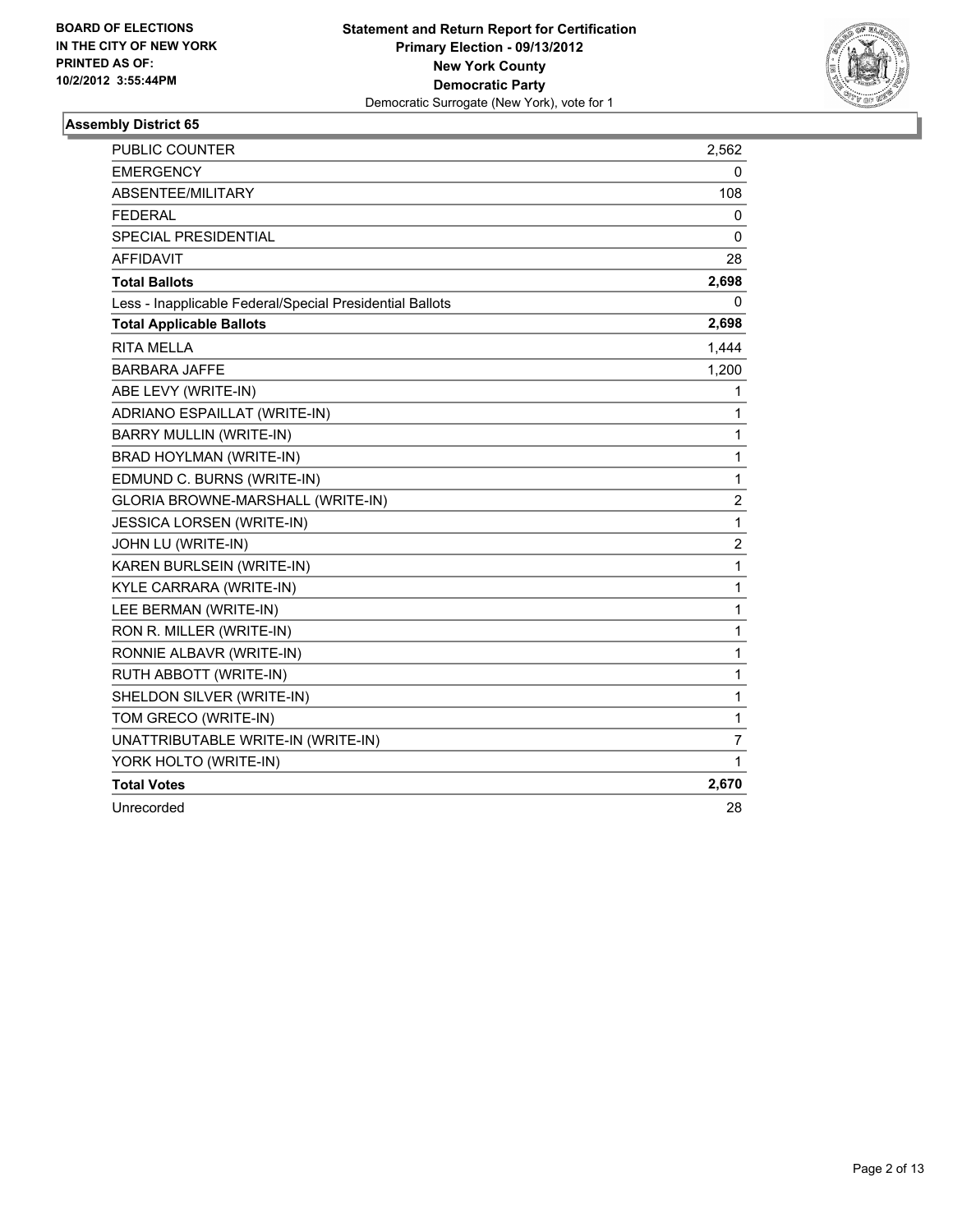

| PUBLIC COUNTER                                           | 3,734          |
|----------------------------------------------------------|----------------|
| <b>EMERGENCY</b>                                         | 15             |
| ABSENTEE/MILITARY                                        | 190            |
| <b>FEDERAL</b>                                           | 0              |
| SPECIAL PRESIDENTIAL                                     | $\mathbf{0}$   |
| <b>AFFIDAVIT</b>                                         | 36             |
| <b>Total Ballots</b>                                     | 3,975          |
| Less - Inapplicable Federal/Special Presidential Ballots | 0              |
| <b>Total Applicable Ballots</b>                          | 3,975          |
| <b>RITA MELLA</b>                                        | 2,020          |
| <b>BARBARA JAFFE</b>                                     | 1,665          |
| ABBE GLUCK (WRITE-IN)                                    | 1              |
| ALTON MADDOX (WRITE-IN)                                  | 1              |
| ANN NORTHROP (WRITE-IN)                                  | 1              |
| <b>BARBARA CLARK (WRITE-IN)</b>                          | 1              |
| BRIAN DAVID MOONEY (WRITE-IN)                            | 1              |
| BRUCE DEVINSON ESQ (WRITE-IN)                            | 1              |
| CHUCK DELANEY (WRITE-IN)                                 | 1              |
| DENISE ROBERTS (WRITE-IN)                                | 1              |
| <b>GEORGE COMNKIE (WRITE-IN)</b>                         | 1              |
| JEREMY RICHARDSON (WRITE-IN)                             | 1              |
| UNATTRIBUTABLE WRITE-IN (WRITE-IN)                       | $\overline{7}$ |
| VAUNE TRACHTMAN (WRITE-IN)                               | 1              |
| WILLIAM J CLINTON (WRITE-IN)                             | 1              |
| <b>Total Votes</b>                                       | 3,704          |
| Unrecorded                                               | 271            |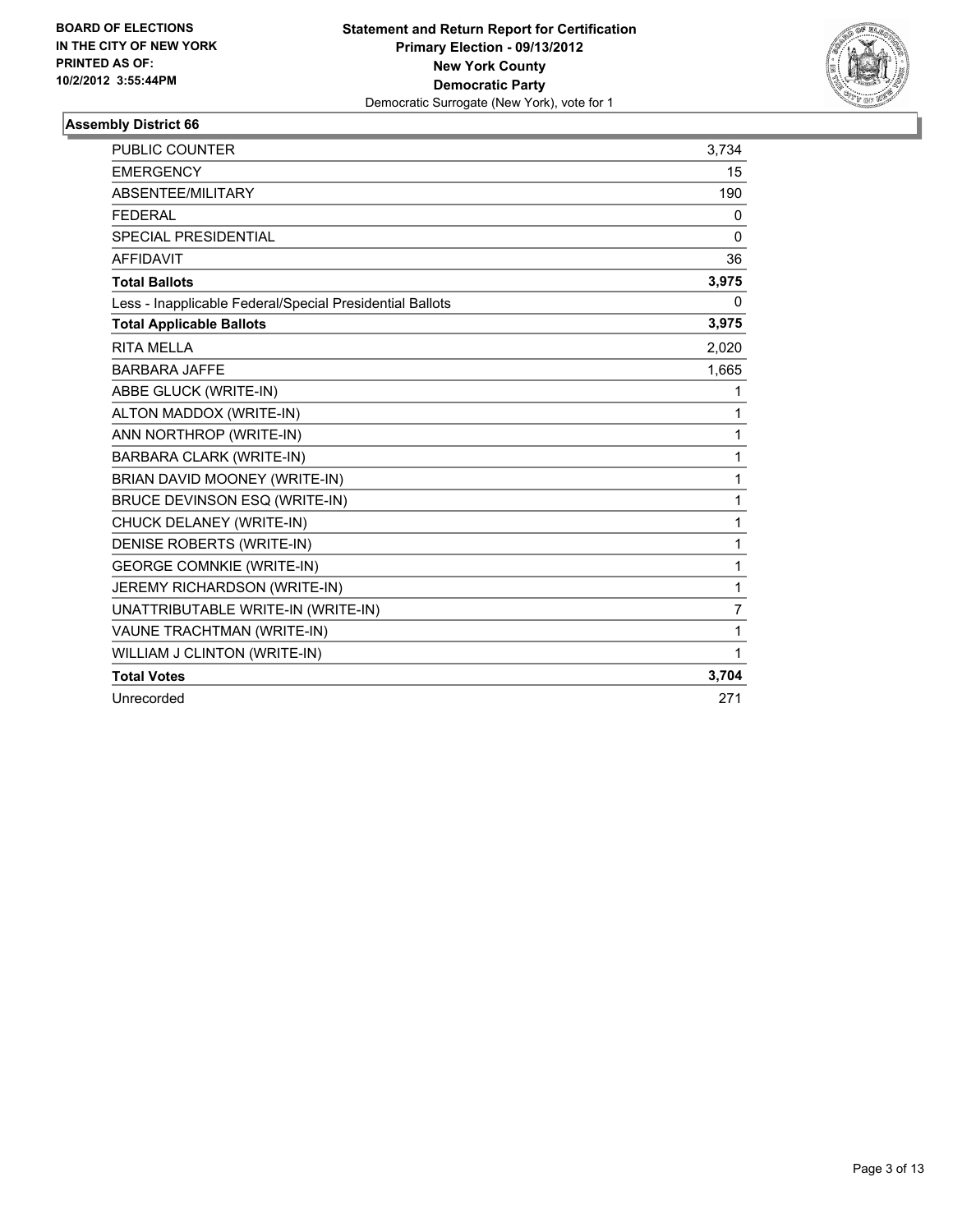

| <b>PUBLIC COUNTER</b>                                    | 5,402 |
|----------------------------------------------------------|-------|
| <b>EMERGENCY</b>                                         | 11    |
| ABSENTEE/MILITARY                                        | 192   |
| <b>FEDERAL</b>                                           | 0     |
| <b>SPECIAL PRESIDENTIAL</b>                              | 0     |
| <b>AFFIDAVIT</b>                                         | 56    |
| <b>Total Ballots</b>                                     | 5,661 |
| Less - Inapplicable Federal/Special Presidential Ballots | 0     |
| <b>Total Applicable Ballots</b>                          | 5,661 |
| RITA MFI I A                                             | 2,785 |
| <b>BARBARA JAFFE</b>                                     | 2,430 |
| BRAD HOYLMAN (WRITE-IN)                                  | 1     |
| CARL PERSON (WRITE-IN)                                   | 1     |
| <b>CHARLES PARKER (WRITE-IN)</b>                         | 1     |
| DEBORAH ALTON MAKER (WRITE-IN)                           | 1     |
| ISAIAH BROWN (WRITE-IN)                                  | 1     |
| KEITH MORDER (WRITE-IN)                                  | 1     |
| LINDA ROSENTHAL (WRITE-IN)                               | 1     |
| MARY CZIL GEANS (WRITE-IN)                               | 1     |
| RONNIE ELDRIDGE (WRITE-IN)                               | 1     |
| SCOTT STRINGER (WRITE-IN)                                | 1     |
| TANIKA INLAW (WRITE-IN)                                  | 1     |
| UNATTRIBUTABLE WRITE-IN (WRITE-IN)                       | 7     |
| <b>Total Votes</b>                                       | 5,233 |
| Unrecorded                                               | 428   |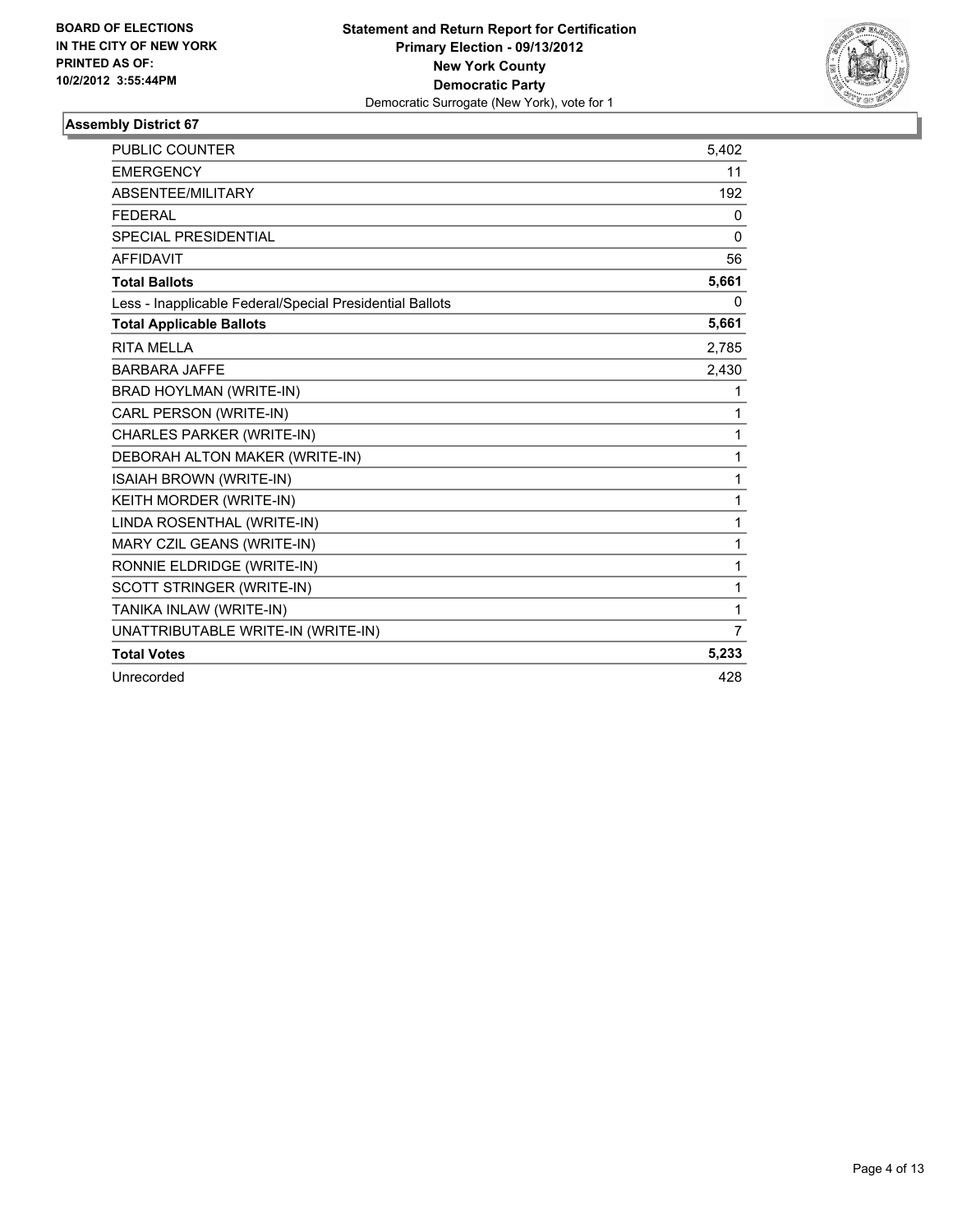

| <b>PUBLIC COUNTER</b>                                    | 2,931             |
|----------------------------------------------------------|-------------------|
| <b>EMERGENCY</b>                                         | 0                 |
| ABSENTEE/MILITARY                                        | 244               |
| <b>FEDERAL</b>                                           | 0                 |
| <b>SPECIAL PRESIDENTIAL</b>                              | $\mathbf 0$       |
| <b>AFFIDAVIT</b>                                         | 53                |
| <b>Total Ballots</b>                                     | 3,228             |
| Less - Inapplicable Federal/Special Presidential Ballots | 0                 |
| <b>Total Applicable Ballots</b>                          | 3,228             |
| <b>RITA MELLA</b>                                        | 1,878             |
| <b>BARBARA JAFFE</b>                                     | 1,286             |
| ADRIANO ESPAILLAT (WRITE-IN)                             | 1                 |
| BILL PERKINS (WRITE-IN)                                  | $\overline{2}$    |
| CASSANDRA MOORE (WRITE-IN)                               | 1                 |
| CYNTHIA GRIFFIN (WRITE-IN)                               | 1                 |
| DEBRA JAMES (WRITE-IN)                                   | 1                 |
| <b>GUILLERMOS LINARES (WRITE-IN)</b>                     | 1                 |
| JOHN RUIZ (WRITE-IN)                                     | 1                 |
| LOUIS MALAVE (WRITE-IN)                                  | 1                 |
| MARTIN BLAKE (WRITE-IN)                                  | 1                 |
| <b>NELLIE BAILEY (WRITE-IN)</b>                          | $\overline{2}$    |
| UNATTRIBUTABLE WRITE-IN (WRITE-IN)                       | $12 \overline{ }$ |
| <b>Total Votes</b>                                       | 3,188             |
| Unrecorded                                               | 40                |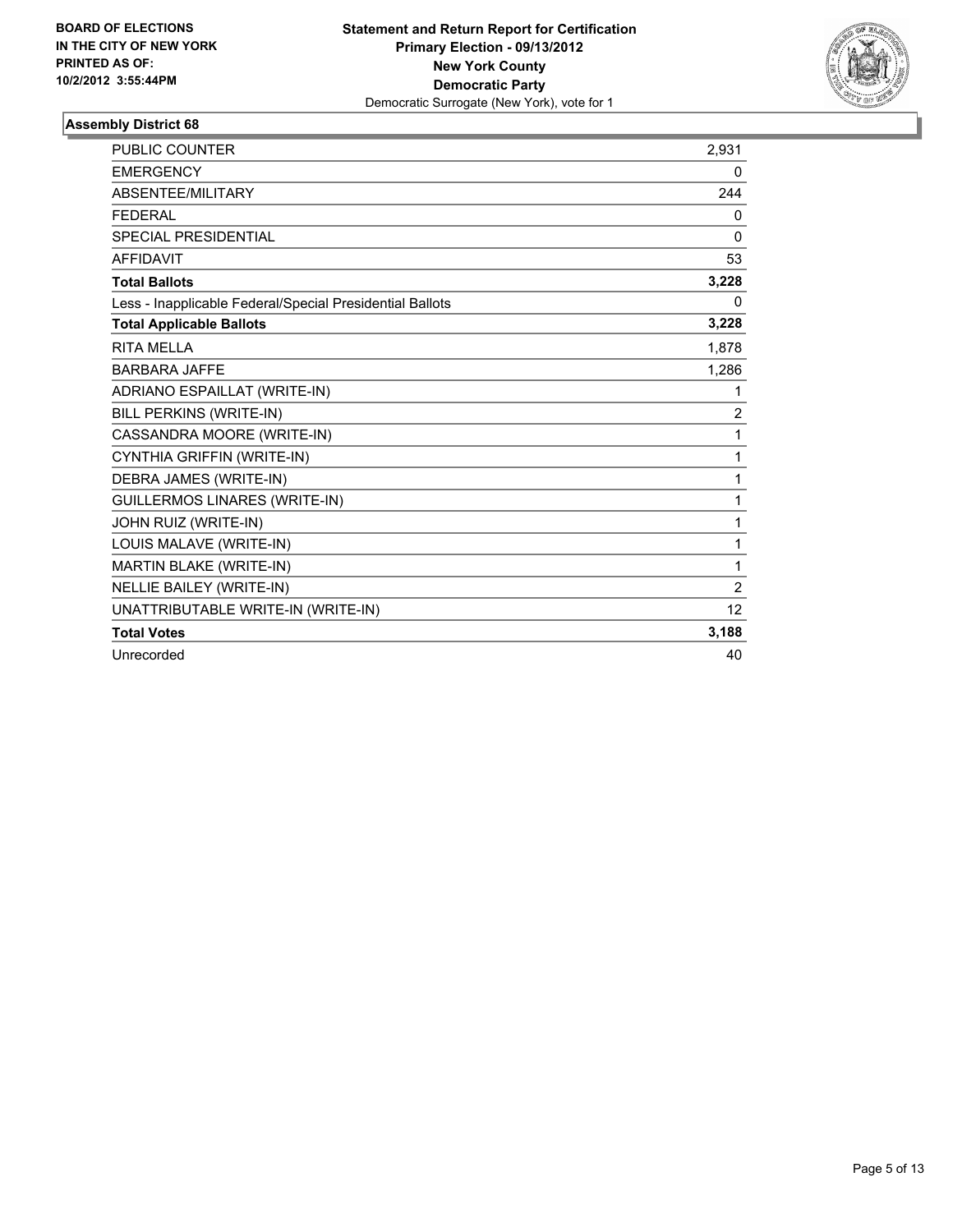

| <b>PUBLIC COUNTER</b>                                    | 5,903        |
|----------------------------------------------------------|--------------|
| <b>EMERGENCY</b>                                         | 0            |
| ABSENTEE/MILITARY                                        | 249          |
| <b>FEDERAL</b>                                           | 0            |
| <b>SPECIAL PRESIDENTIAL</b>                              | $\mathbf{0}$ |
| <b>AFFIDAVIT</b>                                         | 75           |
| <b>Total Ballots</b>                                     | 6,227        |
| Less - Inapplicable Federal/Special Presidential Ballots | $\Omega$     |
| <b>Total Applicable Ballots</b>                          | 6,227        |
| <b>RITA MELLA</b>                                        | 3,659        |
| <b>BARBARA JAFFE</b>                                     | 2,334        |
| ADRIANO ESPAILLAT (WRITE-IN)                             | 5            |
| ADRIIANO ESPAILLAT (WRITE-IN)                            | 1            |
| ALTON MADDOX (WRITE-IN)                                  | 1            |
| <b>BARACK OBAMA (WRITE-IN)</b>                           | 1            |
| DAVID LINDENBAUM (WRITE-IN)                              | 1            |
| ELIZABETH LANG (WRITE-IN)                                | 1            |
| JOHN KAEHNY (WRITE-IN)                                   | 1            |
| LINDSAY HANAN (WRITE-IN)                                 | 1            |
| LORI HULER (WRITE-IN)                                    | 1            |
| MICHAEL J. FOX (WRITE-IN)                                | 1            |
| <b>NORNAN SIEJEL (WRITE-IN)</b>                          | 1            |
| RONNIE ELDRIDGE (WRITE-IN)                               | 1            |
| SAM DIFALCO (WRITE-IN)                                   | 1            |
| UNATTRIBUTABLE WRITE-IN (WRITE-IN)                       | 14           |
| <b>Total Votes</b>                                       | 6,024        |
| Unrecorded                                               | 203          |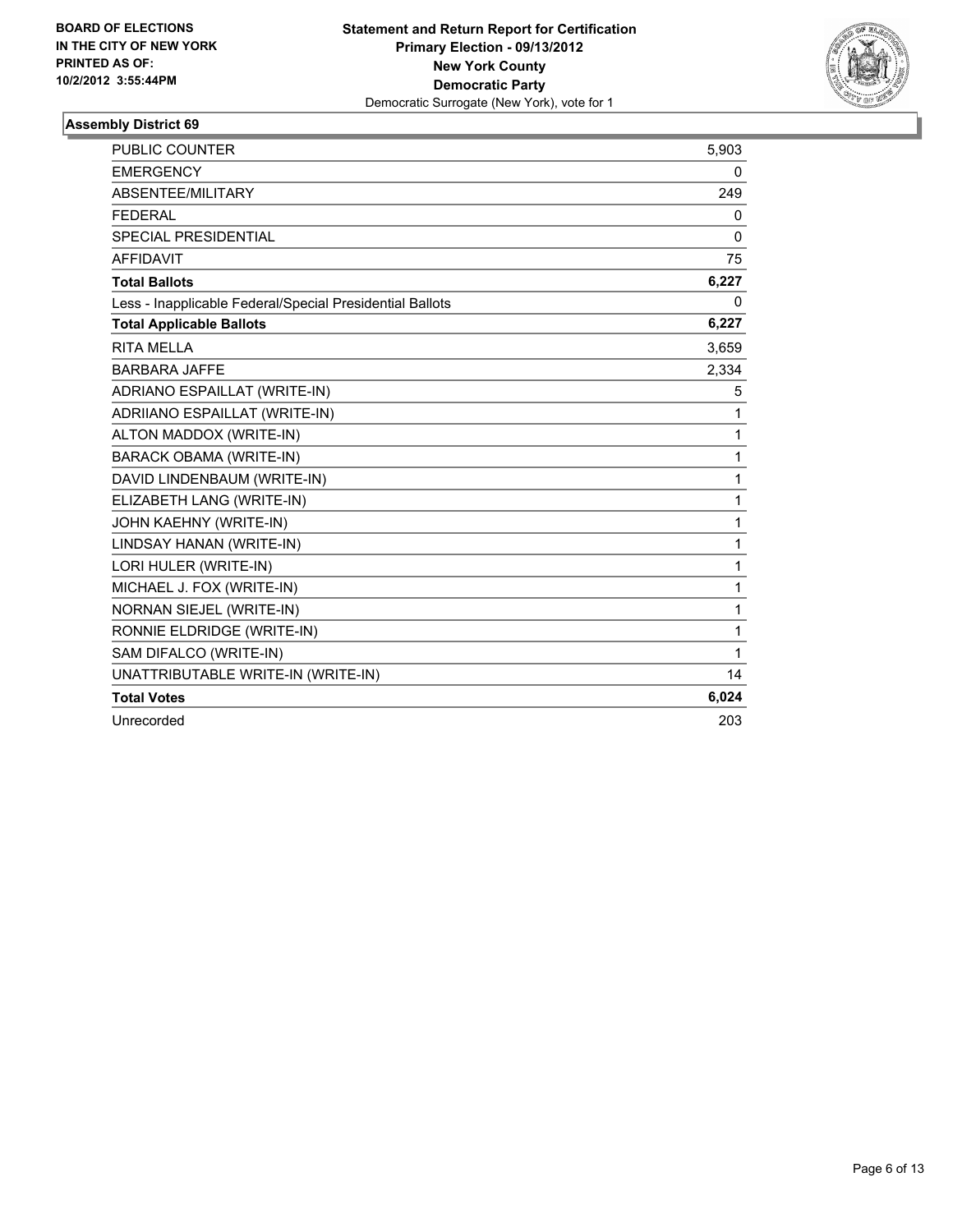

| PUBLIC COUNTER                                           | 4,561 |
|----------------------------------------------------------|-------|
| <b>EMERGENCY</b>                                         | 0     |
| ABSENTEE/MILITARY                                        | 414   |
| <b>FEDERAL</b>                                           | 0     |
| SPECIAL PRESIDENTIAL                                     | 0     |
| <b>AFFIDAVIT</b>                                         | 123   |
| <b>Total Ballots</b>                                     | 5,098 |
| Less - Inapplicable Federal/Special Presidential Ballots | 0     |
| <b>Total Applicable Ballots</b>                          | 5,098 |
| <b>RITA MELLA</b>                                        | 2,452 |
| <b>BARBARA JAFFE</b>                                     | 2,340 |
| ADRIANO ESPAILLAT (WRITE-IN)                             | 5     |
| ALTON MADDOX (WRITE-IN)                                  | 1     |
| ANTHONY CHILLIEST (WRITE-IN)                             | 1     |
| CHARLES BARON (WRITE-IN)                                 | 1     |
| CHET WHYE (WRITE-IN)                                     | 1     |
| CHIS HEDGGESS (WRITE-IN)                                 | 1     |
| CHRISTINE QUINN (WRITE-IN)                               | 1     |
| DEBRA JAMES (WRITE-IN)                                   | 1     |
| EANBAN GUER (WRITE-IN)                                   | 1     |
| EILEEN V CASEY (WRITE-IN)                                | 1     |
| EUGENE MERRICK (WRITE-IN)                                | 1     |
| <b>GUILLERMO LINARES (WRITE-IN)</b>                      | 1     |
| JOE GREENE (WRITE-IN)                                    | 1     |
| JOHNELL DERRK (WRITE-IN)                                 | 1     |
| KEITH WRIGHT (WRITE-IN)                                  | 1     |
| MICHELLE EVANS (WRITE-IN)                                | 1     |
| NYKESHA RYCREW (WRITE-IN)                                | 1     |
| PIOSE GILLIARD (WRITE-IN)                                | 1     |
| RAMSEY RYCROW (WRITE-IN)                                 | 1     |
| RENEE M BREEDER (WRITE-IN)                               | 1     |
| TANIKA KENNEDY (WRITE-IN)                                | 1     |
| TROY WEBBER (WRITE-IN)                                   | 1     |
| UNATTRIBUTABLE WRITE-IN (WRITE-IN)                       | 20    |
| WILLIAM JACKSON SR (WRITE-IN)                            | 1     |
| <b>Total Votes</b>                                       | 4,839 |
| Unrecorded                                               | 259   |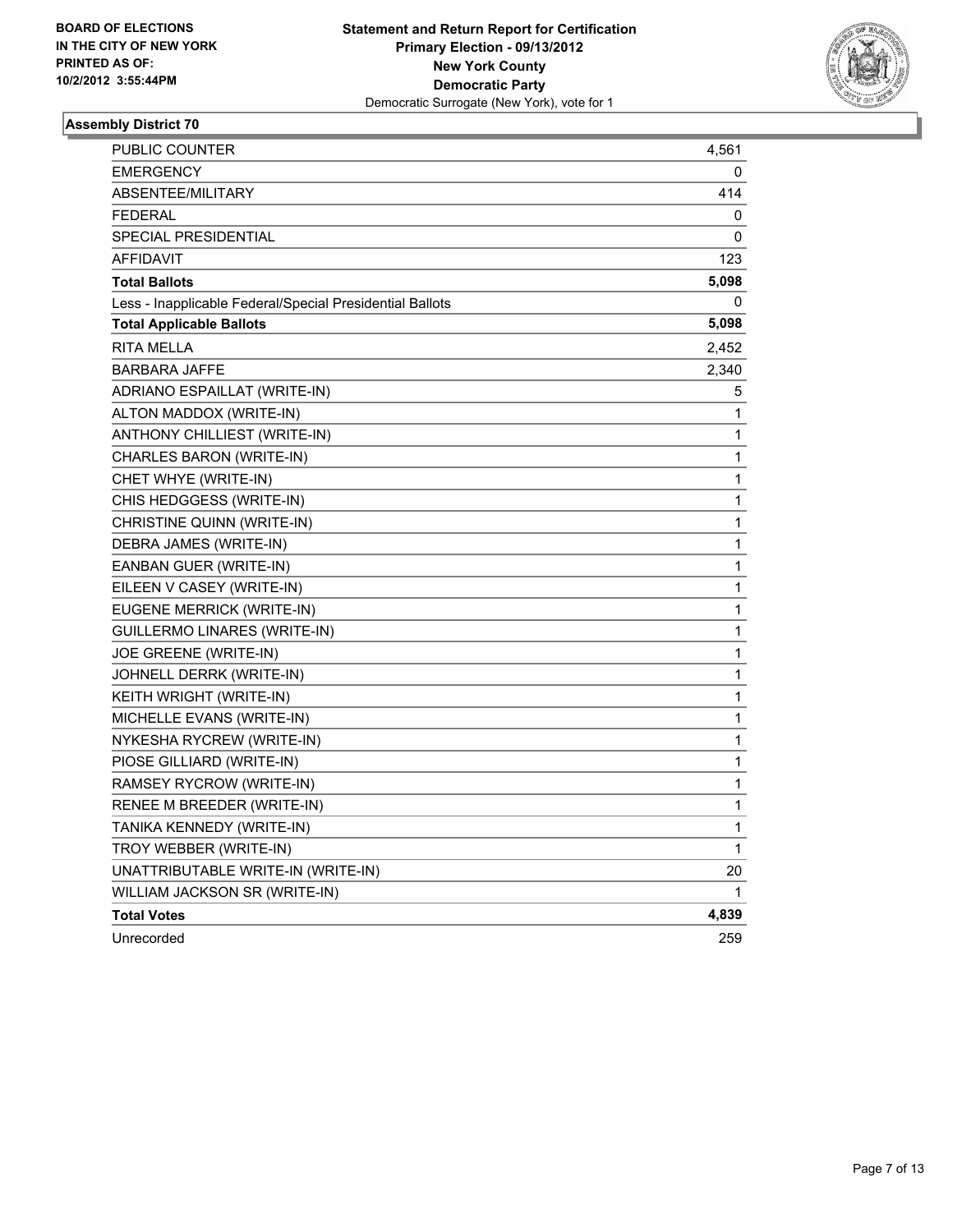

| <b>PUBLIC COUNTER</b>                                    | 6,396        |
|----------------------------------------------------------|--------------|
| <b>EMERGENCY</b>                                         | 0            |
| <b>ABSENTEE/MILITARY</b>                                 | 275          |
| <b>FEDERAL</b>                                           | 0            |
| <b>SPECIAL PRESIDENTIAL</b>                              | $\mathbf{0}$ |
| <b>AFFIDAVIT</b>                                         | 147          |
| <b>Total Ballots</b>                                     | 6,818        |
| Less - Inapplicable Federal/Special Presidential Ballots | 0            |
| <b>Total Applicable Ballots</b>                          | 6,818        |
| <b>RITA MELLA</b>                                        | 3,889        |
| <b>BARBARA JAFFF</b>                                     | 2,085        |
| ADRIANO ESPAILLAT (WRITE-IN)                             | 14           |
| DEBORAH GILLIARD (WRITE-IN)                              | 1            |
| DR ANTHONY PRESTON (WRITE-IN)                            | $\mathbf{1}$ |
| <b>GABRIELLA ROSA (WRITE-IN)</b>                         | $\mathbf{1}$ |
| JOHN CULPEPPER (WRITE-IN)                                | $\mathbf 1$  |
| <b>JULIUS TOJIDDIN (WRITE-IN)</b>                        | $\mathbf{1}$ |
| MARIA LUNA (WRITE-IN)                                    | 1            |
| MAYRA LINARES (WRITE-IN)                                 | 3            |
| MICHAEL BLOOMBERG (WRITE-IN)                             | 1            |
| UNATTRIBUTABLE WRITE-IN (WRITE-IN)                       | 30           |
| YEHUDAH GROSS (WRITE-IN)                                 | 1            |
| <b>Total Votes</b>                                       | 6,029        |
| Unrecorded                                               | 789          |

| <b>PUBLIC COUNTER</b>                                    | 7,702    |
|----------------------------------------------------------|----------|
| <b>EMERGENCY</b>                                         | 0        |
| ABSENTEE/MILITARY                                        | 104      |
| <b>FEDERAL</b>                                           | 0        |
| <b>SPECIAL PRESIDENTIAL</b>                              | $\Omega$ |
| <b>AFFIDAVIT</b>                                         | 188      |
| <b>Total Ballots</b>                                     | 7,994    |
| Less - Inapplicable Federal/Special Presidential Ballots | 0        |
| <b>Total Applicable Ballots</b>                          | 7,994    |
| <b>RITA MELLA</b>                                        | 4,382    |
| <b>BARBARA JAFFE</b>                                     | 1,090    |
| <b>BOBBIE GAMBLE (WRITE-IN)</b>                          | 2        |
| <b>GABRIELLA ROSA (WRITE-IN)</b>                         | 1        |
| JOHN E ROGERS (WRITE-IN)                                 | 1        |
| KASHNA MORALES (WRITE-IN)                                | 1        |
| UNATTRIBUTABLE WRITE-IN (WRITE-IN)                       | 19       |
| <b>Total Votes</b>                                       | 5,496    |
| Unrecorded                                               | 2,498    |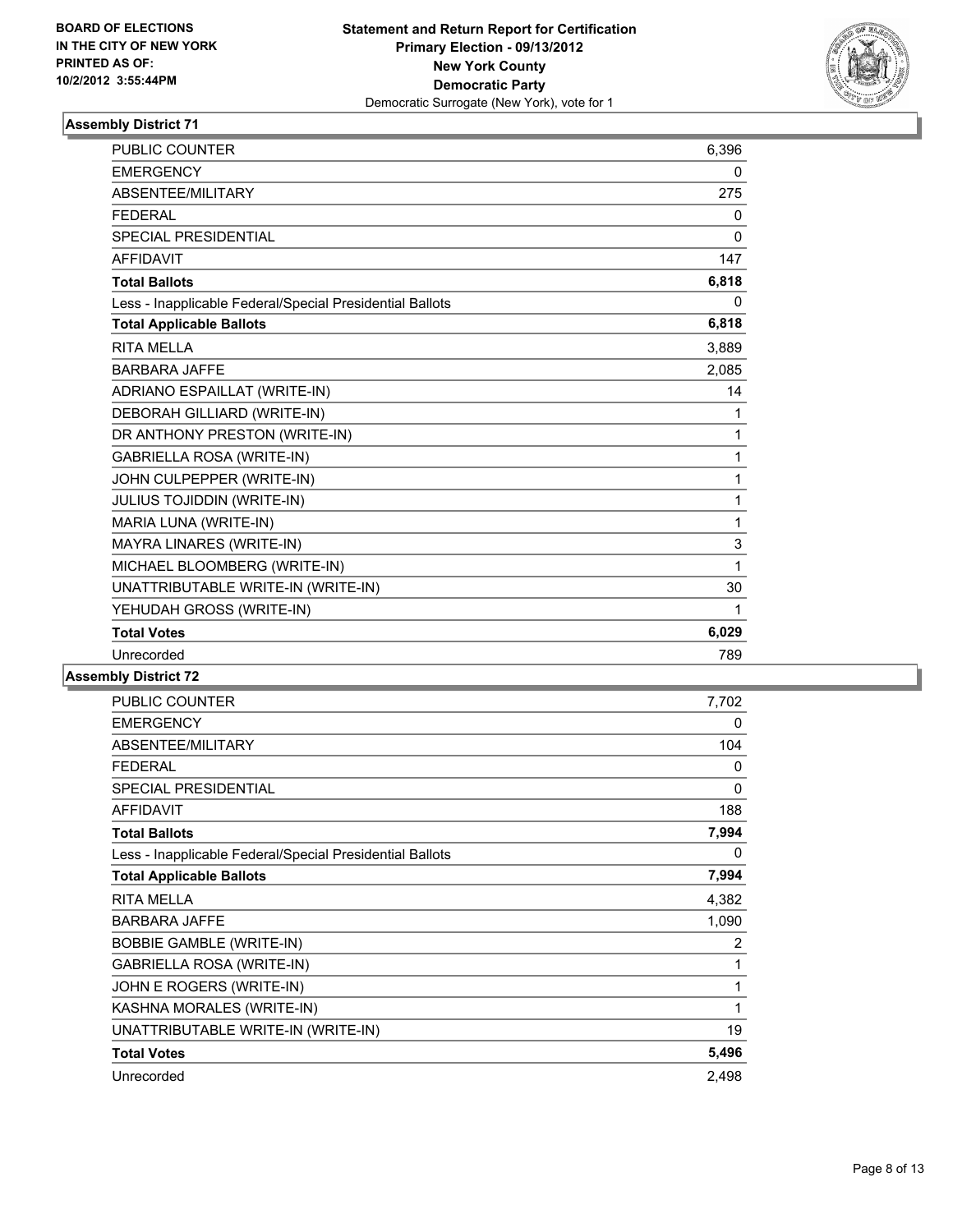

| <b>PUBLIC COUNTER</b>                                    | 1,785          |
|----------------------------------------------------------|----------------|
| <b>EMERGENCY</b>                                         | 0              |
| ABSENTEE/MILITARY                                        | 188            |
| <b>FEDERAL</b>                                           | 0              |
| SPECIAL PRESIDENTIAL                                     | 0              |
| <b>AFFIDAVIT</b>                                         | $\overline{7}$ |
| <b>Total Ballots</b>                                     | 1,980          |
| Less - Inapplicable Federal/Special Presidential Ballots | 0              |
| <b>Total Applicable Ballots</b>                          | 1,980          |
| <b>RITA MELLA</b>                                        | 862            |
| <b>BARBARA JAFFE</b>                                     | 1,078          |
| ALVIN ZWICKER (WRITE-IN)                                 | 1              |
| ARTHUR MILLER (WRITE-IN)                                 | 1              |
| DAVID NYDICK (WRITE-IN)                                  | 1              |
| HEIDI BOGASION (WRITE-IN)                                | 1              |
| MICHAEL ROBBINS (WRITE-IN)                               | 1              |
| UNATTRIBUTABLE WRITE-IN (WRITE-IN)                       | 7              |
| <b>Total Votes</b>                                       | 1,952          |
| Unrecorded                                               | 28             |

| PUBLIC COUNTER                                           | 4,547          |
|----------------------------------------------------------|----------------|
| <b>EMERGENCY</b>                                         | 0              |
| ABSENTEE/MILITARY                                        | 188            |
| <b>FEDERAL</b>                                           | 0              |
| SPECIAL PRESIDENTIAL                                     | $\Omega$       |
| <b>AFFIDAVIT</b>                                         | 61             |
| <b>Total Ballots</b>                                     | 4,796          |
| Less - Inapplicable Federal/Special Presidential Ballots | 0              |
| <b>Total Applicable Ballots</b>                          | 4,796          |
| <b>RITA MELLA</b>                                        | 2,676          |
| <b>BARBARA JAFFE</b>                                     | 1,798          |
| BILL KOOHMLER (WRITE-IN)                                 | 1              |
| DENA TOCKER (WRITE-IN)                                   | 1              |
| OLGA STATZ (WRITE-IN)                                    | $\overline{2}$ |
| SHEHAN K NEVILLE (WRITE-IN)                              | 1              |
| TOM JONES (WRITE-IN)                                     | 1              |
| UNATTRIBUTABLE WRITE-IN (WRITE-IN)                       | 4              |
| <b>Total Votes</b>                                       | 4,484          |
| Unrecorded                                               | 312            |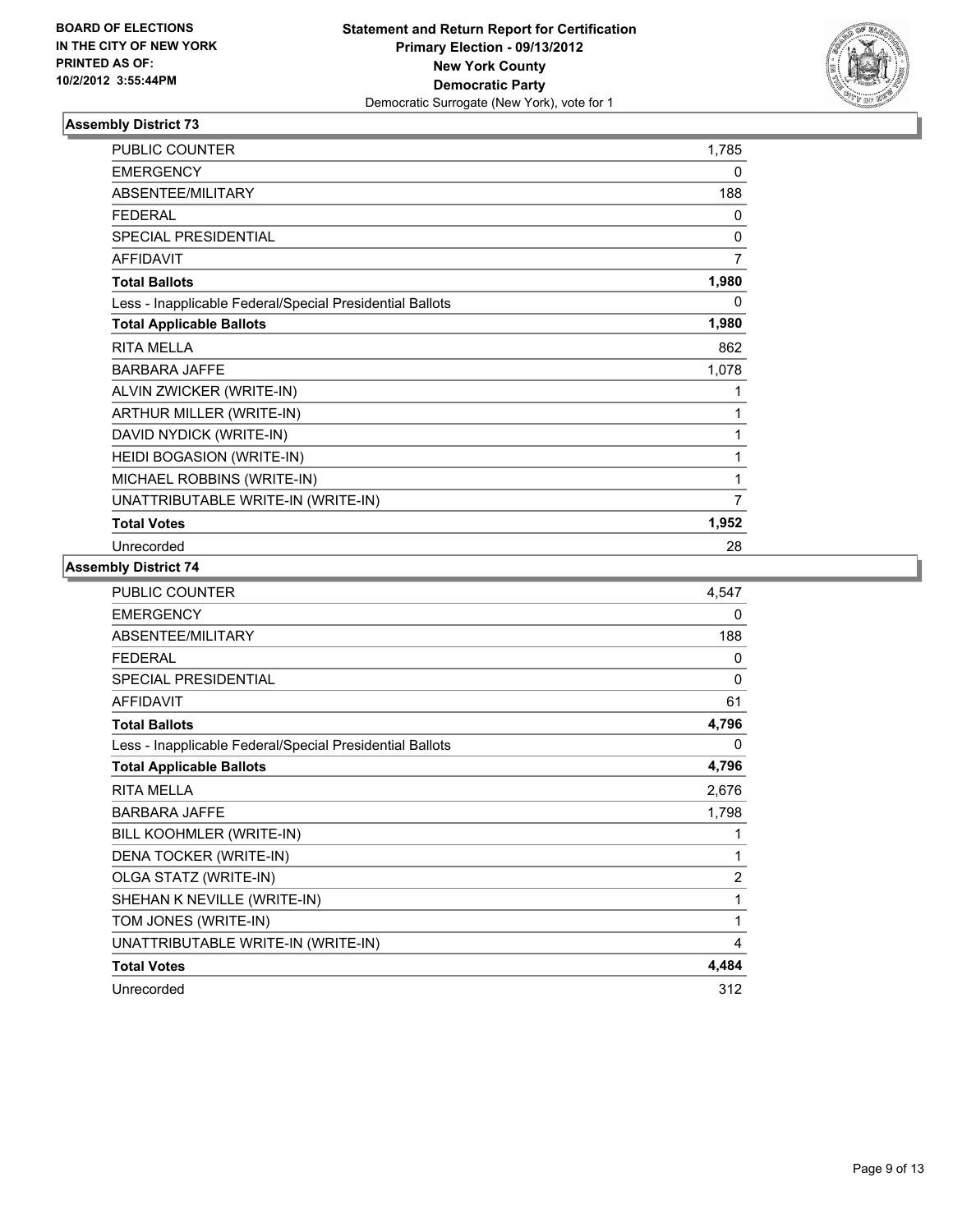

| PUBLIC COUNTER                                           | 4,661 |
|----------------------------------------------------------|-------|
| <b>EMERGENCY</b>                                         | 1     |
| ABSENTEE/MILITARY                                        | 215   |
| <b>FEDERAL</b>                                           | 0     |
| <b>SPECIAL PRESIDENTIAL</b>                              | 0     |
| <b>AFFIDAVIT</b>                                         | 46    |
| <b>Total Ballots</b>                                     | 4,923 |
| Less - Inapplicable Federal/Special Presidential Ballots | 0     |
| <b>Total Applicable Ballots</b>                          | 4,923 |
| <b>RITA MELLA</b>                                        | 2,337 |
| <b>BARBARA JAFFE</b>                                     | 1,906 |
| JAYDEN DONG (WRITE-IN)                                   | 1     |
| <b>JIM GARCIA (WRITE-IN)</b>                             | 1     |
| JOHN MARSHALL (WRITE-IN)                                 | 1     |
| UNATTRIBUTABLE WRITE-IN (WRITE-IN)                       | 5     |
| <b>Total Votes</b>                                       | 4,251 |
| Unrecorded                                               | 672   |

| <b>PUBLIC COUNTER</b>                                    | 1,696 |
|----------------------------------------------------------|-------|
| <b>EMERGENCY</b>                                         | 0     |
| ABSENTEE/MILITARY                                        | 153   |
| <b>FEDERAL</b>                                           | 0     |
| <b>SPECIAL PRESIDENTIAL</b>                              | 0     |
| <b>AFFIDAVIT</b>                                         | 33    |
| <b>Total Ballots</b>                                     | 1,882 |
| Less - Inapplicable Federal/Special Presidential Ballots | 0     |
| <b>Total Applicable Ballots</b>                          | 1,882 |
| <b>RITA MELLA</b>                                        | 896   |
| <b>BARBARA JAFFE</b>                                     | 959   |
| <b>BRIAN KRIST (WRITE-IN)</b>                            | 1     |
| DAVID STERN (WRITE-IN)                                   | 1     |
| EVA MOSKOWITZ (WRITE-IN)                                 | 1     |
| JAREMKO PRZEMYSLAW (WRITE-IN)                            | 1     |
| <b>JESSE ASH (WRITE-IN)</b>                              | 1     |
| UNATTRIBUTABLE WRITE-IN (WRITE-IN)                       | 5     |
| <b>Total Votes</b>                                       | 1,865 |
| Unrecorded                                               | 17    |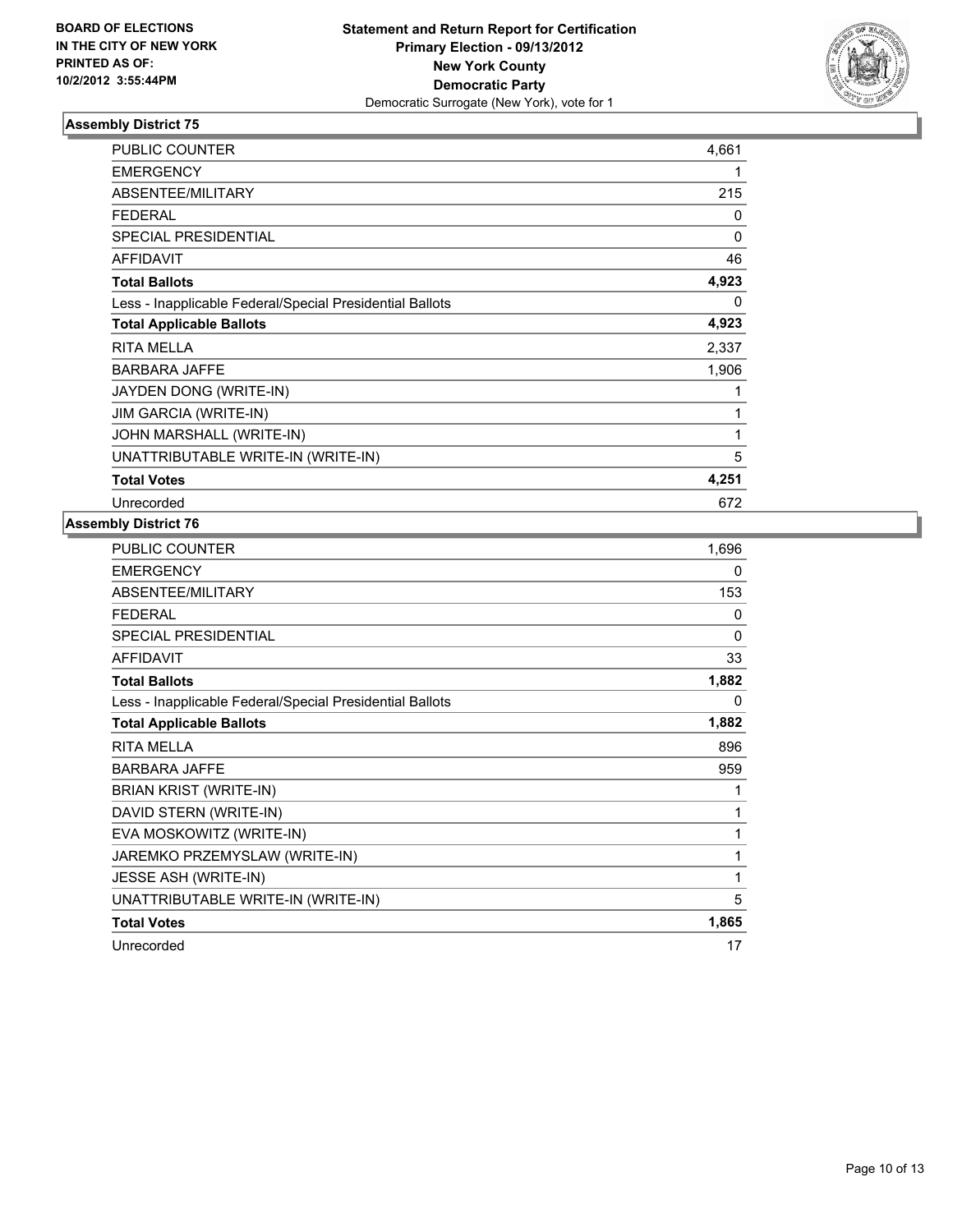

# **Total for Democratic Surrogate (New York) - New York County**

| PUBLIC COUNTER                                           | 51,880         |
|----------------------------------------------------------|----------------|
| <b>EMERGENCY</b>                                         | 27             |
| ABSENTEE/MILITARY                                        | 2,520          |
| FEDERAL                                                  | 0              |
| SPECIAL PRESIDENTIAL                                     | 0              |
| AFFIDAVIT                                                | 853            |
| <b>Total Ballots</b>                                     | 55,280         |
| Less - Inapplicable Federal/Special Presidential Ballots | 0              |
| <b>Total Applicable Ballots</b>                          | 55,280         |
| <b>RITA MELLA</b>                                        | 29,280         |
| <b>BARBARA JAFFE</b>                                     | 20,171         |
| ABBE GLUCK (WRITE-IN)                                    | 1              |
| ABE LEVY (WRITE-IN)                                      | 1              |
| ADRIANO ESPAILLAT (WRITE-IN)                             | 26             |
| ADRIIANO ESPAILLAT (WRITE-IN)                            | 1              |
| ALTON MADDOX (WRITE-IN)                                  | 3              |
| ALVIN ZWICKER (WRITE-IN)                                 | 1              |
| ANN NORTHROP (WRITE-IN)                                  | 1              |
| ANTHONY CHILLIEST (WRITE-IN)                             | 1              |
| ARTHUR MILLER (WRITE-IN)                                 | 1              |
| <b>BARACK OBAMA (WRITE-IN)</b>                           | 1              |
| BARBARA CLARK (WRITE-IN)                                 | 1              |
| BARRY MULLIN (WRITE-IN)                                  | 1              |
| BILL KOOHMLER (WRITE-IN)                                 | $\mathbf{1}$   |
| BILL PERKINS (WRITE-IN)                                  | $\overline{2}$ |
| <b>BOBBIE GAMBLE (WRITE-IN)</b>                          | 2              |
| BRAD HOYLMAN (WRITE-IN)                                  | $\overline{2}$ |
| BRIAN DAVID MOONEY (WRITE-IN)                            | 1              |
| <b>BRIAN KRIST (WRITE-IN)</b>                            | 1              |
| BRUCE DEVINSON ESQ (WRITE-IN)                            | $\mathbf{1}$   |
| CARL PERSON (WRITE-IN)                                   | 1              |
| CASSANDRA MOORE (WRITE-IN)                               | 1              |
| CHARLES BARON (WRITE-IN)                                 | 1              |
| CHARLES PARKER (WRITE-IN)                                | 1              |
| CHET WHYE (WRITE-IN)                                     | 1              |
| CHIS HEDGGESS (WRITE-IN)                                 | 1              |
| CHRISTINE QUINN (WRITE-IN)                               | 1              |
| CHUCK DELANEY (WRITE-IN)                                 | 1              |
| CYNTHIA GRIFFIN (WRITE-IN)                               | 1              |
| DAVID LINDENBAUM (WRITE-IN)                              | 1              |
| DAVID NYDICK (WRITE-IN)                                  | 1              |
| DAVID STERN (WRITE-IN)                                   | 1              |
| DEBORAH ALTON MAKER (WRITE-IN)                           | 1              |
| DEBORAH GILLIARD (WRITE-IN)                              | 1              |
| DEBRA JAMES (WRITE-IN)                                   | $\overline{2}$ |
| DENA TOCKER (WRITE-IN)                                   | 1              |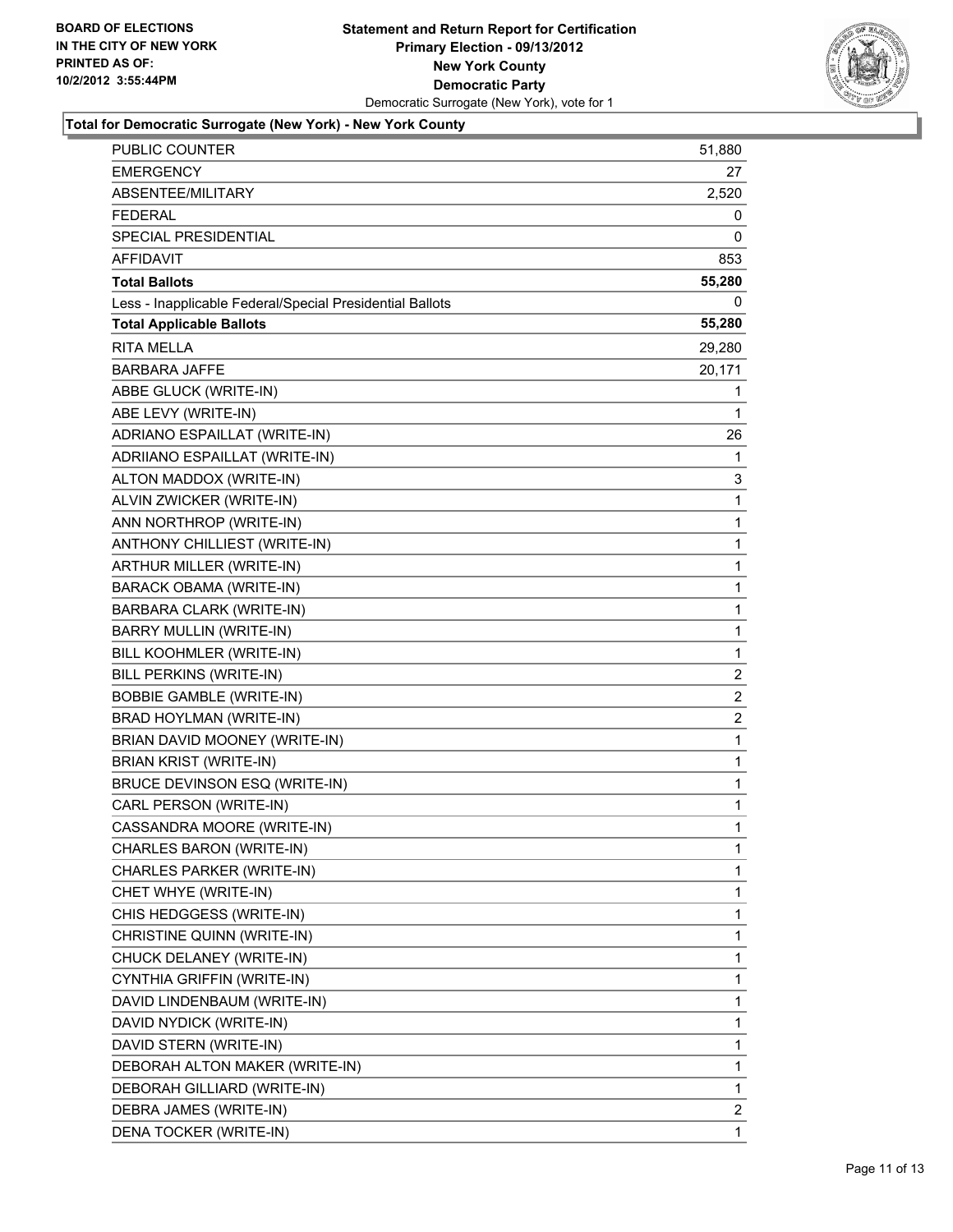

#### **Total for Democratic Surrogate (New York) - New York County**

| DENISE ROBERTS (WRITE-IN)         | 1              |
|-----------------------------------|----------------|
| DR ANTHONY PRESTON (WRITE-IN)     | 1              |
| EANBAN GUER (WRITE-IN)            | 1              |
| EDMUND C. BURNS (WRITE-IN)        | 1              |
| EILEEN V CASEY (WRITE-IN)         | 1              |
| ELIZABETH LANG (WRITE-IN)         | 1              |
| EUGENE MERRICK (WRITE-IN)         | 1              |
| EVA MOSKOWITZ (WRITE-IN)          | 1              |
| GABRIELLA ROSA (WRITE-IN)         | $\overline{c}$ |
| <b>GEORGE COMNKIE (WRITE-IN)</b>  | 1              |
| GLORIA BROWNE-MARSHALL (WRITE-IN) | 2              |
| GUILLERMO LINARES (WRITE-IN)      | 1              |
| GUILLERMOS LINARES (WRITE-IN)     | 1              |
| HEIDI BOGASION (WRITE-IN)         | 1              |
| ISAIAH BROWN (WRITE-IN)           | 1              |
| JAREMKO PRZEMYSLAW (WRITE-IN)     | 1              |
| JAYDEN DONG (WRITE-IN)            | 1              |
| JEREMY RICHARDSON (WRITE-IN)      | 1              |
| JESSE ASH (WRITE-IN)              | 1              |
| <b>JESSICA LORSEN (WRITE-IN)</b>  | 1              |
| JIM GARCIA (WRITE-IN)             | 1              |
| JOE GREENE (WRITE-IN)             | 1              |
| JOHN CULPEPPER (WRITE-IN)         | 1              |
| JOHN E ROGERS (WRITE-IN)          | 1              |
| JOHN KAEHNY (WRITE-IN)            | 1              |
| JOHN LU (WRITE-IN)                | $\overline{2}$ |
| JOHN MARSHALL (WRITE-IN)          | 1              |
| JOHN RUIZ (WRITE-IN)              | 1              |
| JOHNELL DERRK (WRITE-IN)          | 1              |
| JULIUS TOJIDDIN (WRITE-IN)        | 1              |
| KAREN BURLSEIN (WRITE-IN)         | 1              |
| KASHNA MORALES (WRITE-IN)         | 1              |
| KEITH MORDER (WRITE-IN)           | 1              |
| KEITH WRIGHT (WRITE-IN)           | $\mathbf{1}$   |
| KYLE CARRARA (WRITE-IN)           | 1              |
| LEE BERMAN (WRITE-IN)             | 1              |
| LINDA ROSENTHAL (WRITE-IN)        | 1              |
| LINDSAY HANAN (WRITE-IN)          | 1              |
| LORI HULER (WRITE-IN)             | 1              |
| LOUIS MALAVE (WRITE-IN)           | 1              |
| MARIA LUNA (WRITE-IN)             | 1              |
| MARTIN BLAKE (WRITE-IN)           |                |
|                                   | 1              |
| MARY CZIL GEANS (WRITE-IN)        | 1              |
| MAYRA LINARES (WRITE-IN)          | 3              |
| MICHAEL BLOOMBERG (WRITE-IN)      | 1              |